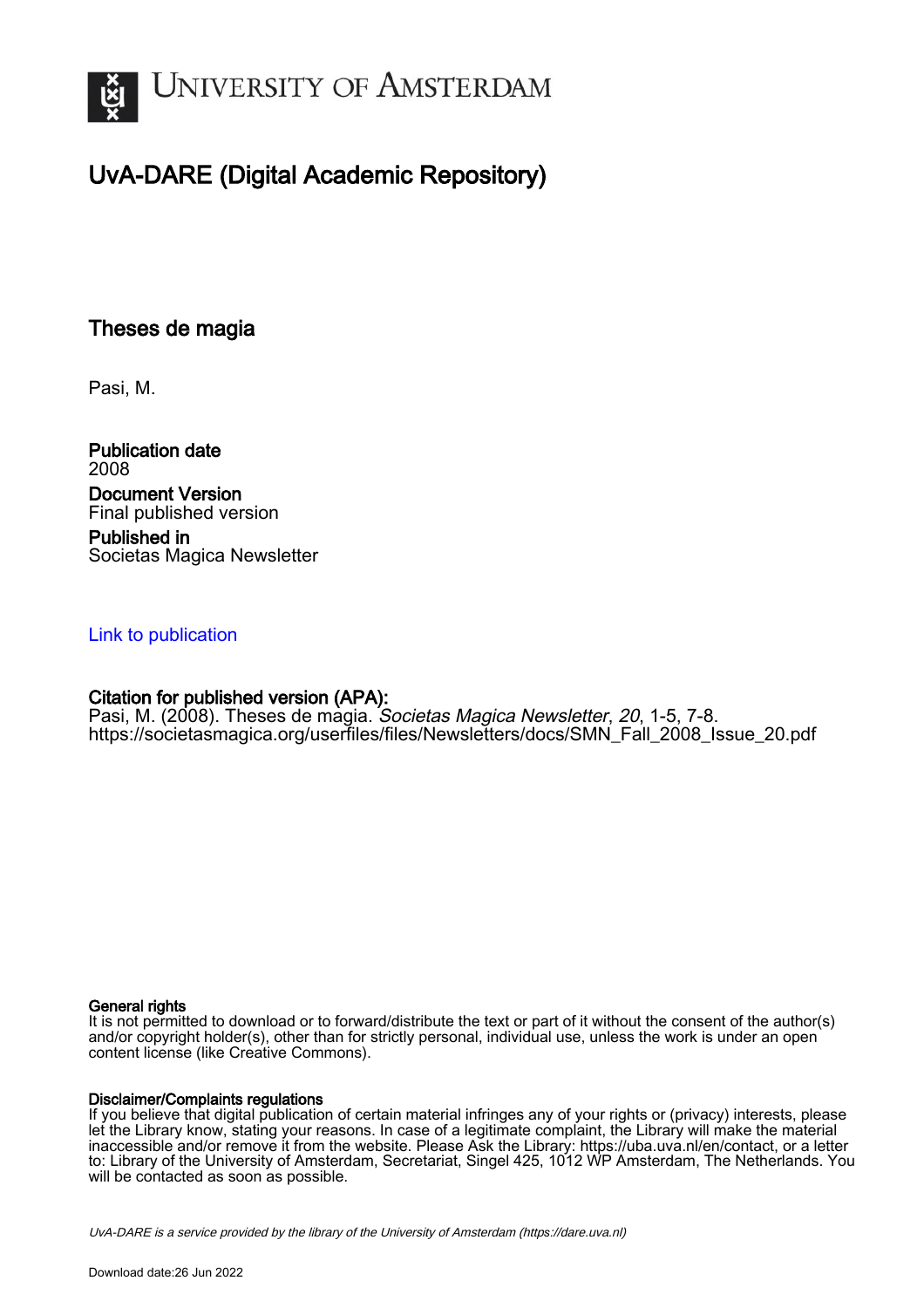

Issue 20 Fall 2008

*Newletter editors welcome responses to Marco Pasi's* Theses de magia*. Please send responses either in the body of an email (if brief) or as an attached file in MS Word format (for longer comments, especially if they involve diacritics) to LAITYK@mail.strose.edu. Responses received in time will be published in Newsletter issue 21 (Spring 2009).*

# Theses de magia

Marco Pasi University of Amsterdam During the first conference of the Societas Magica, held last June at the University of Waterloo, I presented the following theses as a culmination of my paper on the Italian anthropologist and historian of religions Ernesto de Martino (1908-1965). The paper explored some methodological problems related to the historical study of magic as they could be highlighted through an examination of de Martino's work. The theses were meant to be a way of summarizing my theoretical and methodological thoughts on the study of magic on the basis of my reading of de Martino. They are therefore heavily influenced by his ideas, particularly as they concern the concept of the 'antimagical polemic' as a fundamental feature of western culture.

'Theses de magia' is of course a sly reference to Giordano Bruno's work on magic bearing the same title. During the discussion that followed my paper, someone suggested that I could also have called them 'Conclusiones', in reference to Pico della Mirandola's own famous 900 articles (only twenty-six of which were in fact specifically devoted to magic). I thought, however, that my aim was not really to present 'conclusions', but rather 'starting points' for a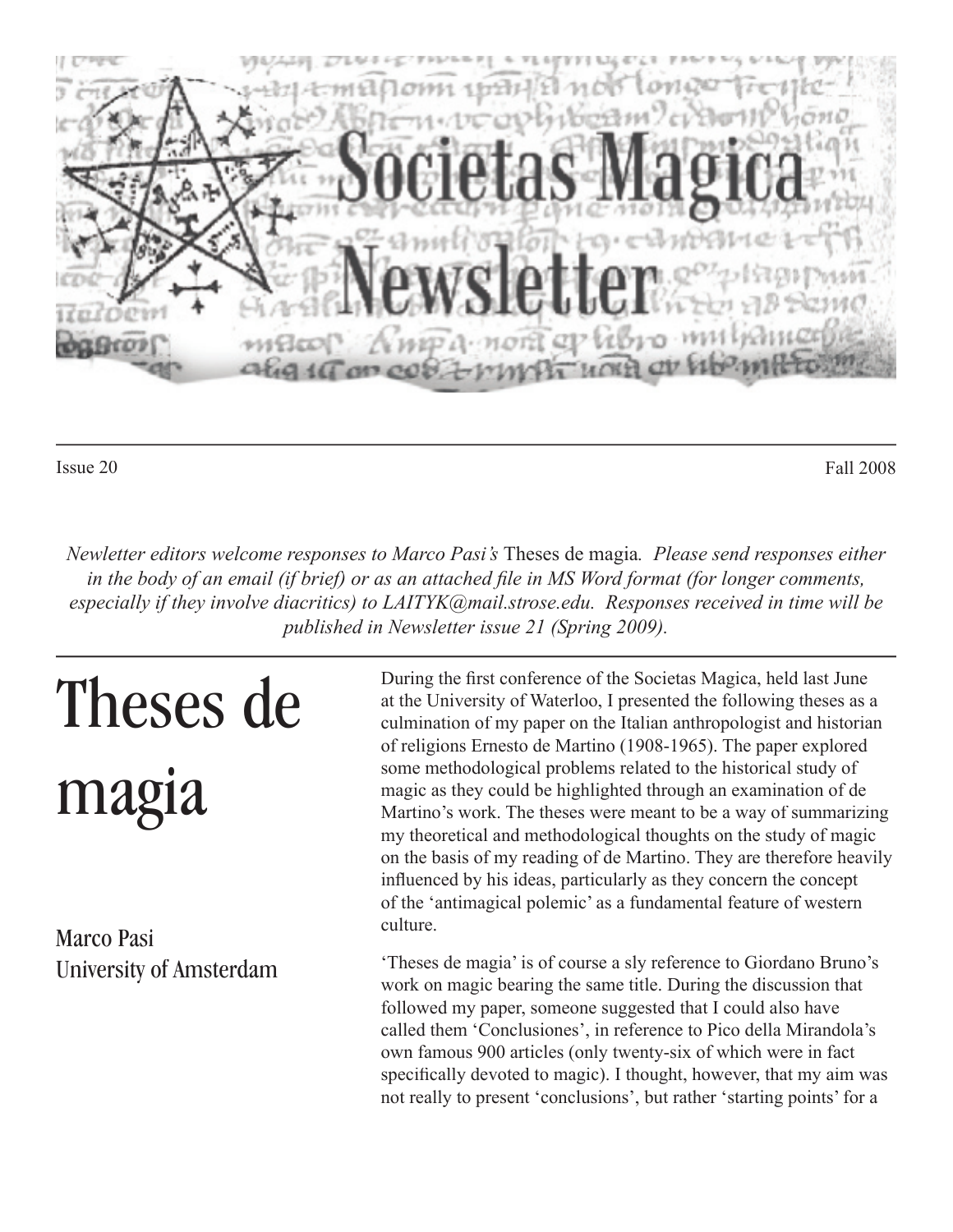discussion among specialists in the study of magic.

Bruno wrote fifty-six 'theses'; I have contented myself with ten. There were nine when I presented them in Waterloo, but I have decided to add a new one to make my argument clearer and more complete. However, I have started the numbering from 0, so that the last one will still be number 9. Each thesis is followed by a certain number of subtheses that should illustrate and explain the main point. Some of the arguments discussed here had already been presented, but not so systematically, in my doctoral dissertation, *La notion de magie dans le courant occultiste en Angleterre (1875-1947)*, defended in 2004 at the École Pratique des Hautes Études, Paris. An abstract of the dissertation has appeared in the *Societas Magica Newsletter* (13, Winter 2005), but the dissertation itself is still unpublished.

Being painfully aware that a serious bibliography on magic would reach monstrous proportions, I have limited my bibliographical references here to the essential.

Finally, I make no particular claim to originality with my 'theses'. Most of the points I am making will appear to some readers almost trivial, while a few of them will perhaps be seen as more problematic or controversial. What I am presenting here is partly a precipitation of ideas that have been common enough in recent

scholarly research on magic, partly a recapitulation of my own theoretical reflections on the study of magic, which have occupied my mind in the last ten years.

0. The study of magic is not the same thing as the study of the concept of magic.

*0.1. One should always be wary of works that pretend to study 'magic' as such. In these works, magic is often presented as an object whose existence is already taken for granted, because it is easily discernible in the fabric of history, and its identity can be described by means of a simple definition<sup>1</sup>. However, there is no meaningful history of magic without a historical problematization of the concept of magic. Without this problematization, the complex ways in which the concept – or rather the concepts – of magic have taken shape and have been transformed in history are obscured rather than clarified.* 

*0.2. The study of magic should begin with this historical problematization of the concept of magic, but should not end there. It is essential to understand what people meant by 'magic' in different historical periods, but the study of magic cannot be carried out only from the perspective of intellectual history. It should obviously also include a study of the practices, of the social behaviors, and of the beliefs that have been historically associated with the concept of magic2 .*

1. Magic is a western concept. Studying the history of magic means studying the history of western culture.

*1.1. No one seriously disputes the fact that the concept of magic, however one wants to understand or define it, has originated and developed in western culture, just like its ideologically cognate concept of religion. This remains true independently of how broadly (or narrowly*) we want to define the *cultural and geographical space of the 'West'. Etymologically, the word derives from a particular class of Persian priests (an ethnic element was probably also involved in the term), whose name was translated in ancient Greek as 'magoi'. It is in ancient Greece that, from this noun, the term 'mageia' was derived, which served increasingly to identify not what a person was (and therefore her ethnic origin or social function), but what a person did. In identifying 'mageia' as a particular set of practices and behaviors, the process of conceptualization of magic in western culture began3 . The subsequent history of the concept includes of course many complex developments, which take place in Greek, Roman and other Mediterranean cultures, and in all three Mediterranean monotheistic religions, Judaism, Christianity, and Islam. All these developments belong to the same cultural history by way of mutual infl uences, which can be explored and understood historically.*

*1.2. The second sentence may*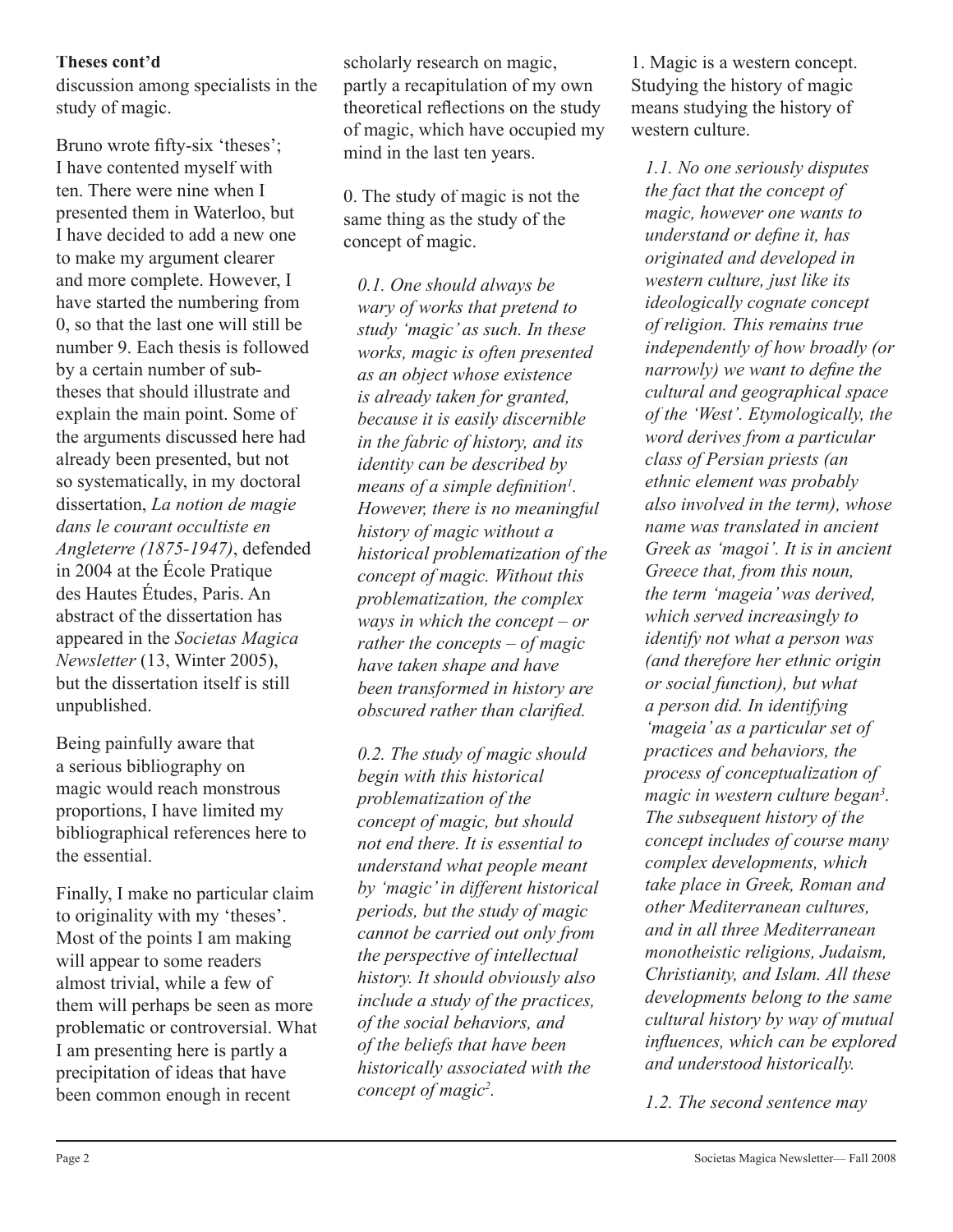*be read just as a corollary of the fi rst one, but its meaning goes beyond a simple extension of it. In fact, it is meant to emphasize the importance of the study of magic for the understanding of the ways in which western culture has shaped its own identity. This is further explained under point 5.*

2. The scholarly study of magic can develop only through a full historical awareness of the origins and the development of this concept. This means contextualizing the ways in which this concept has been used in the past both on an emic and an etic level.

*2.1. The historical study of a concept, or of a cluster of concepts, can be carried out only within a broader study of the culture in which this concept, or cluster of concepts, has originated and developed. Magic has consistently been a problematic presence in western culture. It is essential to understand* why *it has been so. In order to do that, it is important to study the social, political, religious, and more generally ideological, functions that magic has fulfi lled in western culture. Processes of exclusion and of identity-building have been made possible through the use of magic as a specific category4 .*

*2.2. These processes have taken place not only among believers and opponents of magic, but also among the scholars studying it.* 

*When we become aware of the ideological biases that can hide behind scholarly defi nitions of magic, we understand that these defi nitions belong to the history of the concept of magic as well, and do not transcend it. As scholars, we can become aware of these biases – and begin to try avoiding them – only when we have a sufficient historical knowledge of the ideological functions and of the social processes mentioned in 2.15 .*

3. Magic is not a single object, but a complex of historical phenomena that are constantly modified by the historical processes which they go through.

*3.1. The biggest problem in trying to give a simple definition of magic applicable to any historical material is that the concept of magic has been used historically in different ways, in order to perform different functions depending on the historical context. If magic has been used in order to carry out processes of exclusion (for instance of certain practices, beliefs, or social groups), the object of these exclusions has varied in time and space. There have been so many epistemological shifts and ruptures in the history of western culture that it is hard to imagine a single definition being able to capture such a complex phenomenon.*

4. Nevertheless, this complex shows some aspects of continuity and consistency that have to be determined and studied.

*4.1. If our historical problematization of the concept of magic makes it evident that magic is not a single, elementary object that can be easily defined, do we end up with an integral deconstruction that makes magic dissolve altogether? Should there not be a* pars construens *following the* pars destruens *of the historical problematization? As said above (0.2), the study of magic cannot be just intellectual, that is, limited to the study of the different historical concepts related to magic, and should also include aspects such as practices and beliefs. But even this would not be sufficient. The study of magic must also have an ambition to identify patterns and continuities, which can only make a 'history of magic' a* meaningful project in the first *place6 .*

5. The history of magic in western culture, and perhaps even western culture as a whole, cannot be fully understood if the phenomenon of antimagical polemic is not taken into account and thoroughly investigated.

**cont'd on page 4** *5.1. Some authors have suggested that at least one pattern in the history of magic exists, and that it is the*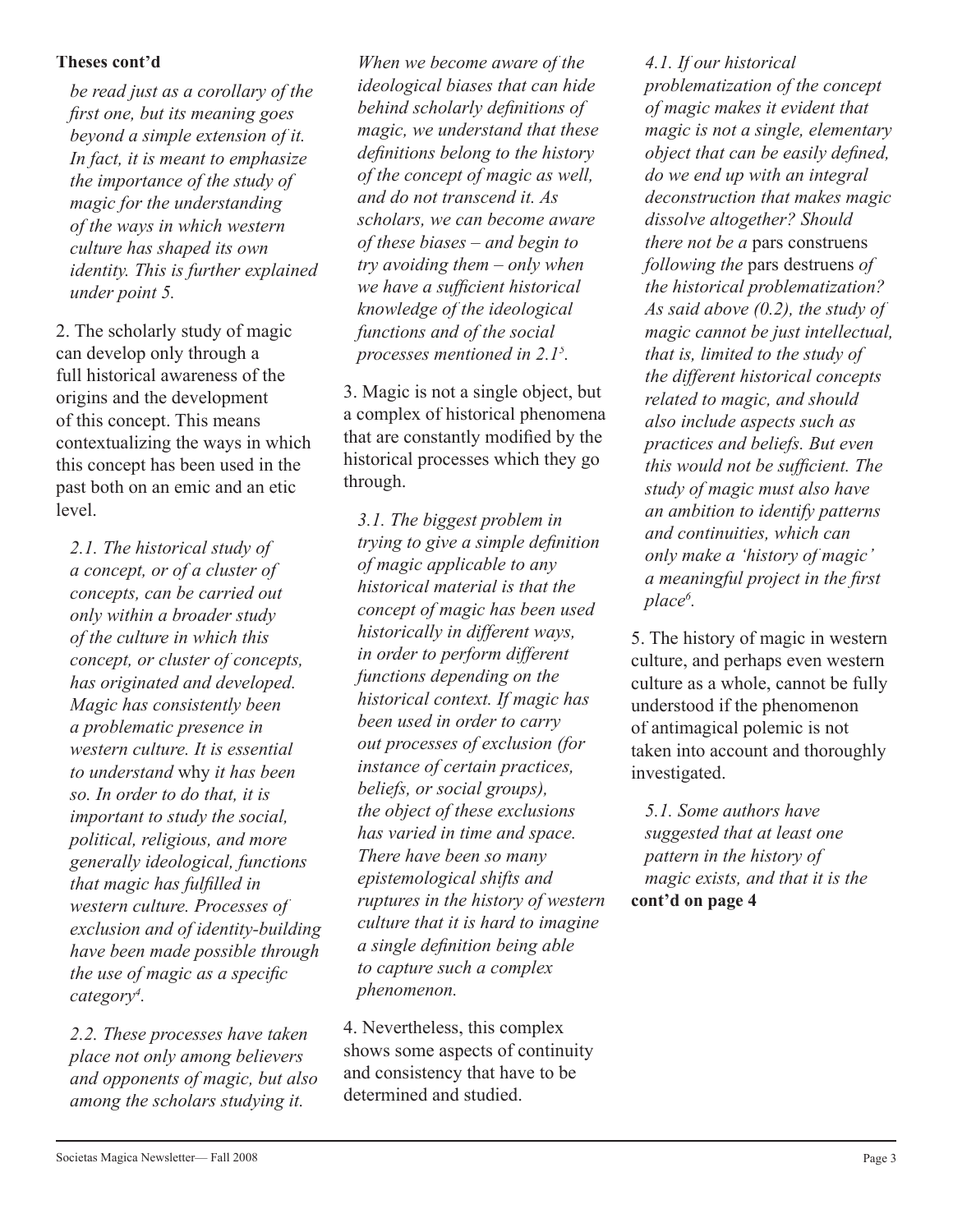*phenomenon of 'antimagical polemic'. Magic was born in ancient Greece as a term with polemical undertones, and the stigma attached to the word has been a permanent feature of its*  subsequent history<sup>7</sup>.

*5.2. In its history, western culture has consistently used magic as a conceptual space where ideas, beliefs, behaviors, and/or practices that were considered as unacceptable would be thrown. These ideas, beliefs, behaviors, and/or practices would therefore become identified with a single category of exclusion, called 'magic'.*

*5.3. Creating this category of exclusion was an essential part of the process by which western culture has defined its identity throughout the centuries. By excluding what they did not want to be or do, westerners have defined, implicitly and by contrast, what they wanted to be or do. Choices were made,* 

**Theses cont'd** *in excluding certain things and dated and out of fashion as accepting others, which have given western culture its specific, individual shape. For this reason, understanding the history of (the concept of) magic offers a key to understand the history of western culture as a whole.*

> *5.4. Antimagical polemic is certainly a fundamental pattern in the history of magic, but is not necessarily the only one. Other patterns should be sought, and possibly identified. They may be more specific, and not applicable to the whole of the historical development of magic, but they are helpful nevertheless to understand certain aspects of it. One example among others may be the communication with non-human entities in order to obtain knowledge and/or power. Another may be the manipulation of an invisible, immaterial substance in order to achieve material effects.*

*5.5. Old anthropological and sociological definitions of magic,* 

*they may seem to be today, may still be useful for an historical understanding of magic, because they may help us identify further patterns. An example may be James G. Frazer's definition, based on the idea of 'sympathetic magic'8 . The problem with these definitions has been that they often arbitrarily make one of these specific patterns an absolute discriminating factor for a general definition of magic. See also 8.5.*

6. For this reason, in order to understand the historical complexity of magic, it is essential to be aware of its dual, perhaps even dialectical, aspect. The history of magic includes in fact both 'positive' and 'negative' attitudes. The former belong to authors who have propounded a positive concept of 'magic' as part of a representation of their worldviews; the latter belong to authors who have condemned 'magic' as dangerous, illicit,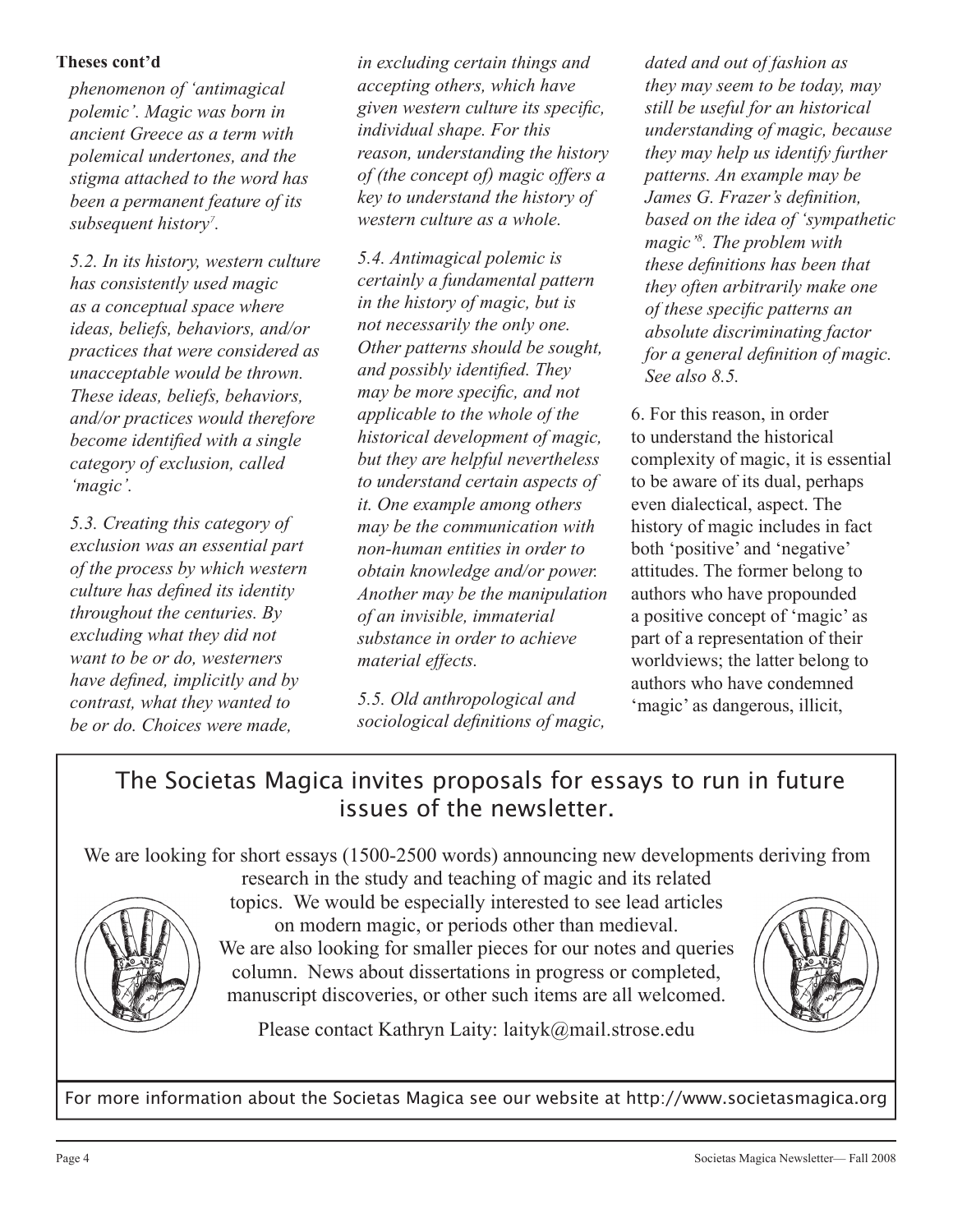ineffective, or preposterous (in a word: unacceptable).

*6.1. It is obvious that magic, despite its consistent use as a category of exclusion by authoritative social actors, has been seen as a positive self-identifying category by many persons in the history of western culture. That which was perceived as unacceptable by some, has been seen not only as acceptable, but even as desirable, by others. Those who have supported a positive perception of magic have often placed themselves in a situation*   $of$  tension and conflict with their *cultural and social environment.*

*6.2. A sound history of magic should focus on both idealtypical camps. Popular histories of magic have often focused only on those who have identified themselves positively with magic9 . However, one cannot write a history of magic where 'magicians' are the only protagonists, and where their ideas are not contrasted with the cultural environment in which they have operated. Those who have opposed magic (thereby also conceptualizing it) are just as important for a historical study of magic as those who have defended it or have claimed to believe in and practice it. Pliny the Elder and Augustine are just as important for the history of magic as Marsilio Ficino and Heinrich Cornelius Agrippa.*

7. Magic has to be considered as

the history of western culture as a whole and spans from its beginnings to our day. For this reason magic has to be studied and understood ideally in its entire historical complexity, and not by focusing only on single periods.

*7.1. This is a call to specialists in the history of magic not to remain confined in a given historical period, but to try to be familiar with the developments of magic in other periods as well. Knowledge of other periods can sometimes throw light on aspects of the period on which one's own research focuses.*

*7.2. If it is accepted that the search for patterns and continuities, and not only ruptures and differences, is a legitimate aspect of research on magic, then it becomes clear why it is important to know at least the general lines of developments in periods that do not belong to our fi eld of specialization. No pattern can emerge by focusing narrowly on single periods or local contexts.*

8. Studying magic in cultures that are not western means projecting a western concept on cultures that originally do not possess it.

an historical problem that covers<br>the points above it becomes **cont'd on page 7** *8.1. This is one of the most important acquisitions of a deconstructionist approach to the study of magic. Magic has been considered by generations of scholars, working especially from anthropological, ethnological, and sociological perspectives, as a universal element of human culture. However, if one accepts the points above, it becomes* 

*clear that magic has served to circumscribe a specifi c area within western culture, in order to identify, isolate, and often repress, beliefs, ideas, behaviors, and/or practices that were perceived as differing from the norm. The social function of this process has its specific history in western culture, which cannot be automatically transposed to other cultures. What was perceived in western culture as 'dangerous', 'illicit',*  '*deviant'*, and thereby defined *as 'magic,' was not necessarily perceived in the same way in other cultures. As a consequence, the particular conceptual space that was created in western culture through the category of magic did not necessarily exist elsewhere. Denying this problem – or ignoring it – leads easily to the projection of this conceptual space to cultures that have not produced this space autonomously through their local cultural dynamic. This is the source of universalistic discourses on magic10.*

*8.2. It is not a single belief, idea, practice and/or behavior that makes magic specific to western culture, but the way in which all those elements have been combined together in specific patterns, in order to fulfill a specific function.* 

8.3. If magic cannot be identified *only by certain beliefs, ideas, practices, and/or behaviors (as in old anthropological or sociological defi nitions), but also by its social or ideological*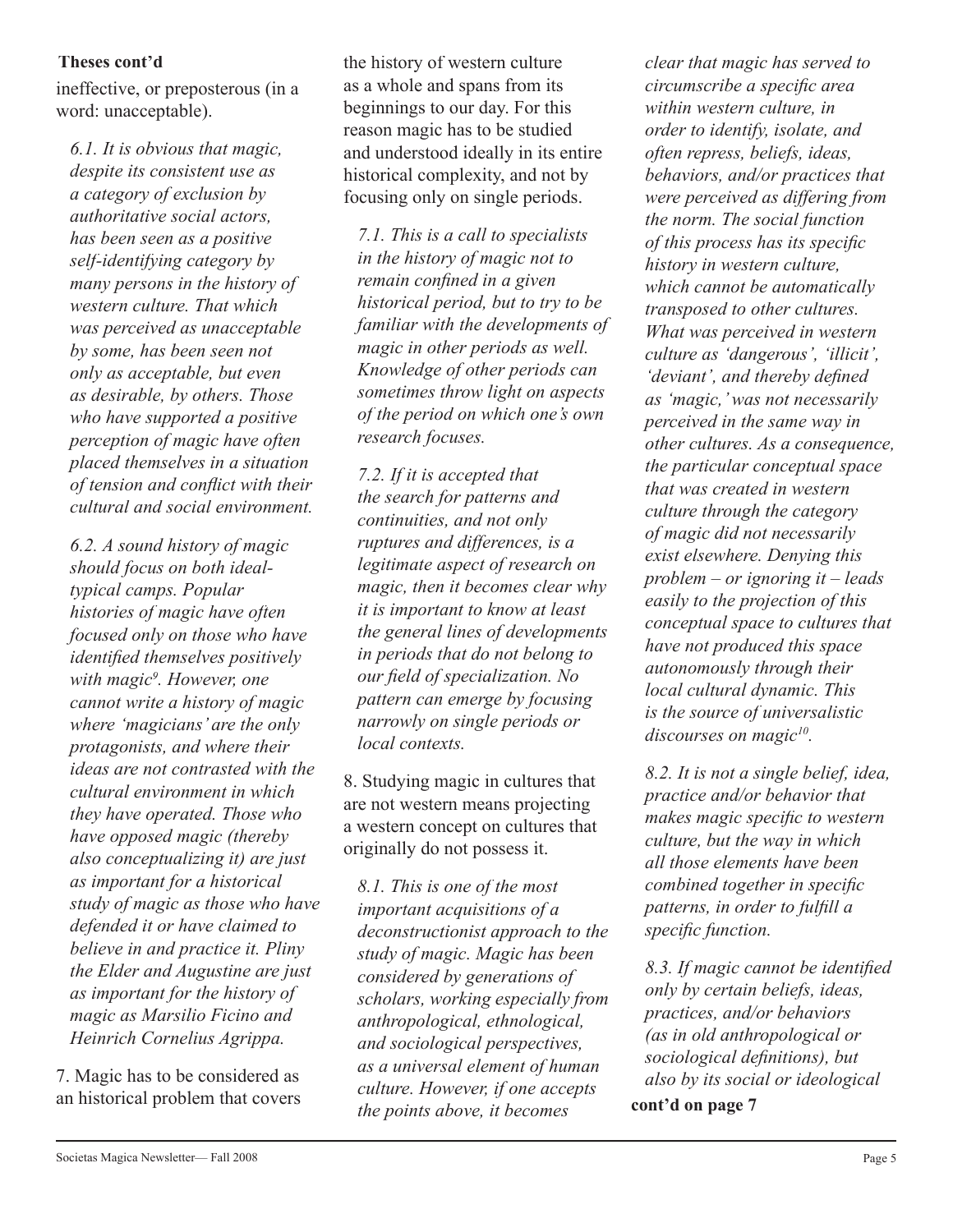*function in the specific context of a particular culture, then it becomes clear why the cultural specifi city of magic cannot be easily renounced in favor of universalistic applications.*

*8.4. This does not mean, however, that beliefs, ideas, practices and/or behaviors associated with magic in western culture cannot be compared to similar beliefs, ideas, practices, and/or behaviors in other cultures. But one thing is to compare these different elements, another to assume that they all belong to a single category. Combining these elements together in ways that belong to the western conceptualization of magic will tell us more about our own culture than about the culture we want to compare it to. This will be, in fact, an act of projection.*

*8.5. If the universalistic claim of general defi nitions of magic is abandoned, these definitions can often offer interesting insight into the patterns of the development of magic in the history of western culture. See also 5.5.*

9. The scholarly study of magic may be ideally interdisciplinary, but its foundation must necessarily be historical.

*9.1. Anthropology, sociology, psychology, and cognitive science can help us understand many aspects of the ways in which magic has become such a signifi cant presence in western culture (see for instance 5.4). But it is history that should study* 

**Theses cont'd** the ways in which the concept of when dealing with problematic *magic has taken shape. Without this historical awareness, we will always tend to use magic as an easily definable, potentially universal category, instead of the result of culture-specific ideological conflicts that are still lurking behind our simplistic definitions<sup>11</sup>.* 

## **Endnotes**

**1** Even great classics such as Lynn Thorndike's *History of Magic and Experimental Science* (8 vv., New York: Columbia University Press, 1923-1958), are not exempt from this problem.

2 An example of a sophisticated approach that combines the historical problematization of the concept with such an 'integral' study of the phenomena associated with it in a given period is Richard Kieckhefer, *Magic in the Middle Ages* (Cambridge: Cambridge University Press, 1989). <sup>3</sup> On the formation of the concept of magic in ancient Greece see Fritz Graf, *Magic in the Ancient World* (Cambridge, MA: Harvard University Press, 1999); Walter Burkert, *Da Omero ai Magi. La tradizione orientale nella cultura greca* (Venezia: Marsilio, 1999) (as far as I am aware there is no English edition of this book); Matthew Dickie, *Magic and Magicians in the Greco-Roman World* (London (London / New York: Routledge, 2001). On the perception of the Persian *magoi* in Greek culture, see Albert de Jong, *Traditions of the Magi. Zoroastrianism in Greek and Latin Litterature* (Leiden / New York / Köln: Brill, 1997). 4 The general importance of an historical awareness and contextualization of the conceptual tools used by scholars, particularly

categories such as magic, is emphasized by Ernesto de Martino in all of his works, and is consonant with the particular historicist tradition to which he belonged. It will suffice to mention here the work by de Martino that is most relevant for our purpose: *Magia e civiltà* (Milano: Garzanti, 1962). More recently, a similar call to a historical awareness of the origins of the concept of magic has also been made, among others, by Randall Styers in his fundamental *Making Magic. Religion, Magic, and Science in the Modern World* (Oxford / New York: Oxford University Press, 2004). However, whereas Styers focuses only on the modern period, de Martino's discussion takes the whole history of western culture into consideration.

5 Again, de Martino, *Magia e civiltà* and Styers, *Making Magic* are essential here. They both show to what extent the theories and the

**cont'd on page 8**